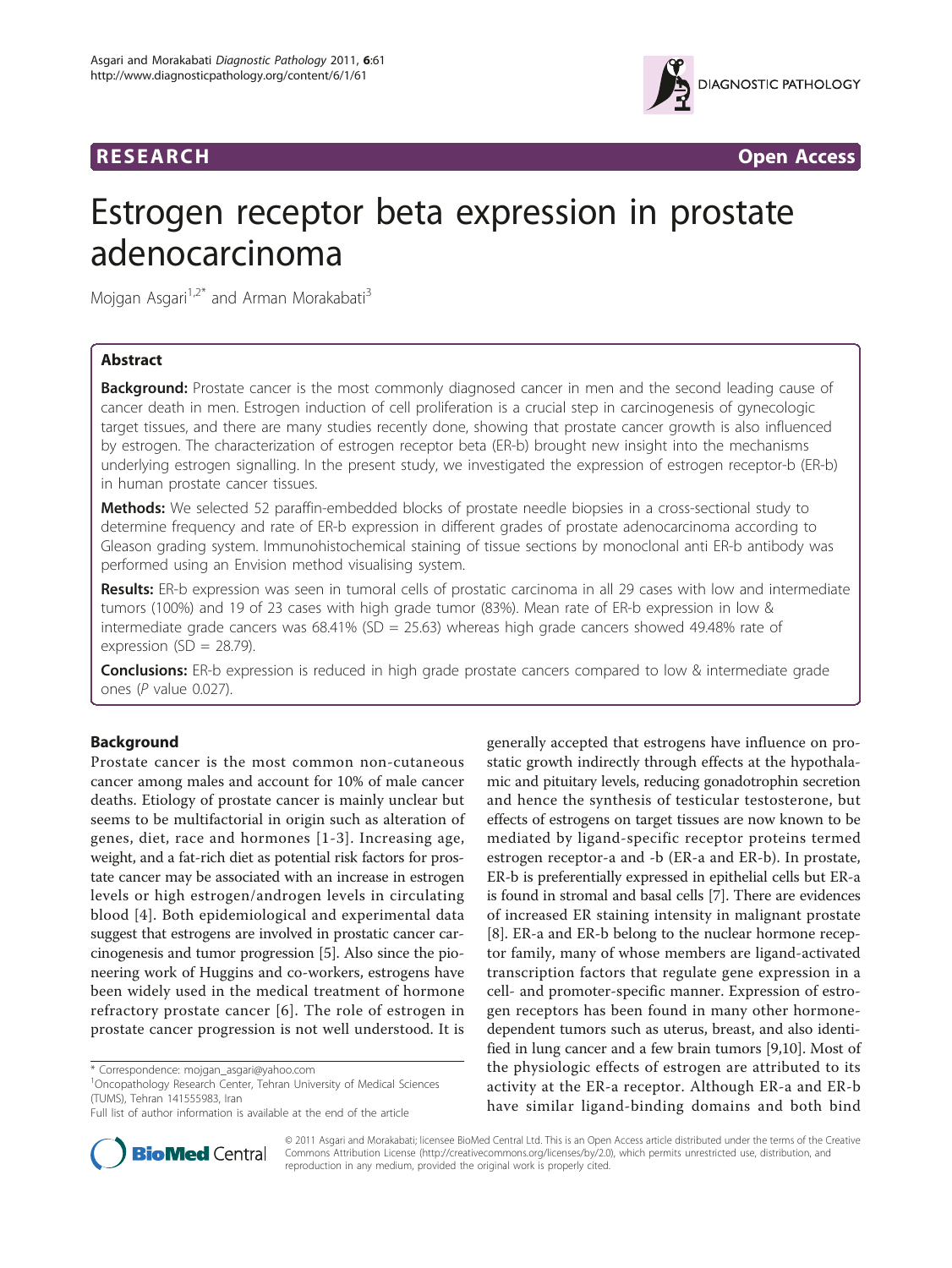estrogen receptor, there are evidences that ER-a and ER-b demonstrate distinct and sometimes opposing transcriptional activities [\[11](#page-3-0)]. All the ERs are widely distributed. ER-a receptors are found in endometrium, breast, ovary and hypothalamus; whereas ER-b has been documented in kidney, brain, skeleton, prostate and endothelial cells [\[12\]](#page-3-0).

Previous studies using different methodologies have provided evidences that ERs are present in various proportions in normal prostate, prostatic cancer and dysplasia [\[12\]](#page-3-0). The role of ER-b in pathogenesis or prognosis of prostate cancer is unclear [[4\]](#page-3-0). It seems to have a role in the control of proliferation and the prevention of hyperplasia in the rodent prostate, as ERb knockout mice show prostatic hyperplasia in aging process. However, the regulatory impact of estrogens on normal and abnormal prostatic growth still remains a matter of great speculations [\[13](#page-3-0)].

In this study we examined estrogen receptor -b expression in prostate adenocarcinoma by immunohistochemichal study to determine its frequency and rate of expression in different grades of tumor, defined by Gleason grading system.

## Methods

52 Paraffin-embedded blocks of transrectal ultrasound guided prostate needle biopsies diagnosed as prostate carcinoma and related H&E (Haematoxylin and Eosin) slides and pathology reports retrieved from archive of pathology of "Hasheminejad Kidney Center". All the 52 specimens were judged by the pathologist to contain sufficient tissue for immunohistochemichal analysis. None of the patients had received any hormonal manipulation before the needle biopsy. Tissue sections were cut 4 to 6 μm thick, stained by routine hematoxylin and eosin, and reviewed by pathologist to confirm the diagnosis and reassign histologic grade according to Gleason grading system criteria. The tumors categorized as "low grade" if Gleason score was equal to or less than 4 and "high grade" if Gleason score was equal to or more than 8. Gleason score of 5, 6 and 7 was considered as intermediate grade. We considered low and intermediate grade as one group if the score was less than 8. For immunohistochemichal staining, tissue sections were deparaffinised, and rehydrated. Heat-induced epitope retrieval was achieved by boiling sections in the EDTA buffer at pH 8.9 in a high-pressure cooker for 20 minutes  $(4 \times 5 \text{ min}$ utes). Sections were allowed to cool at room temperature, rinsed thoroughly with water, and placed in Tris-buffered saline. Sections were incubated for 5 minutes with peroxidase block solution (Envision; Dako, Glostrup, Denmark) to neutralize endogenous peroxidases. Then sections were incubated for 30 minutes at room temperature with mouse anti-human ER-b; clone PPG5/10 (1:2 dilution; Serotec, Oxford, UK). Immunostaining was performed

using the Envision method (Dako) according to the manufacturer's instructions. Appropriate positive and negative controls were used. Estrogen receptor-b expression thoroughly sought for in tumoral cells as any nuclear staining seen in tumoral cells. Etrogen receptor-b expression assigned as positive when more than 10% of tumoral nuclei were stained. Rate of ER-b expression defined as percentage of positive nuclei per 200 cells counted.

Statistical analysis was performed using SPSS 13.0 software. Chi square and Mann-Whitney U test were used for comparative analysis.

## Results

A total of 52 cases of prostatic adenocarcinoma were studied including 29 low and intermediate grade cancers and 23 high grade cancers. Mean age of patients was  $67 \pm 8$ (range:55-84). Using immunohistochemichal method and 10% nuclear staining as the cut off point, 48 prostate adenocarcinoma expressed ER-b (92.3%) and 4 cases were ER-b negative (7.7%) which all of them were high grade cancers (Table 1). We found ER-b expression in tumoral cells of prostate carcinoma in 29 of our low and intermediate grade cancers (100%) and 19 of high grade cancers (83%) but 4 high grade cancers were negative (17%). Considering percent of positive nuclei counted in 200 cells, the mean rate of ER-b expression in low & intermediate grade cancers was  $68.41\%$  (SD = 25.63) whereas high grade cancers showed 49.48% rate of expression (SD = 28.79). (Figure [1, 2](#page-2-0))

### **Discussion**

We found ER-b expression in all of our low and intermediate grade cancers and in 83% of high grade cancers but 17% of high grade cancers were negative  $(P \text{ value})$ 0.019). Our study reveals reduced expression of ER-b in higher grade prostatic adenocarcinoma compared to low & intermediate grade ones  $(P \text{ value } 0.027)$ .

In this study, we used immunohistochemichal staining on paraffin-embedded blocks of prostate needle biopsy for determining ER-b expression. Using prostate needle biopsy specimen for immunohistochemichal studies of prostate carcinoma has both advantages and disadvantages. Considering the uniform thickness of specimens in prostatic needle biopsies, tissue fixation is more rapid and even in compare with prostatectomy specimens.

Table 1 Frequency of ER-b expression based on Gleason score and tumor grade

|                 | Low & intermediate grade |                  | high grade |                |           | total |
|-----------------|--------------------------|------------------|------------|----------------|-----------|-------|
| Gleason grade 6 |                          |                  |            | 8910           |           |       |
| $ER-b (+)$      | 15                       | 14               |            | 4 11 4         |           | 48    |
| $ER-b$ $(-)$    |                          | $\left( \right)$ |            | 2 <sub>2</sub> | $\bigcap$ |       |
| Total           | 15                       | 14               |            | 6 13 4         |           | 52    |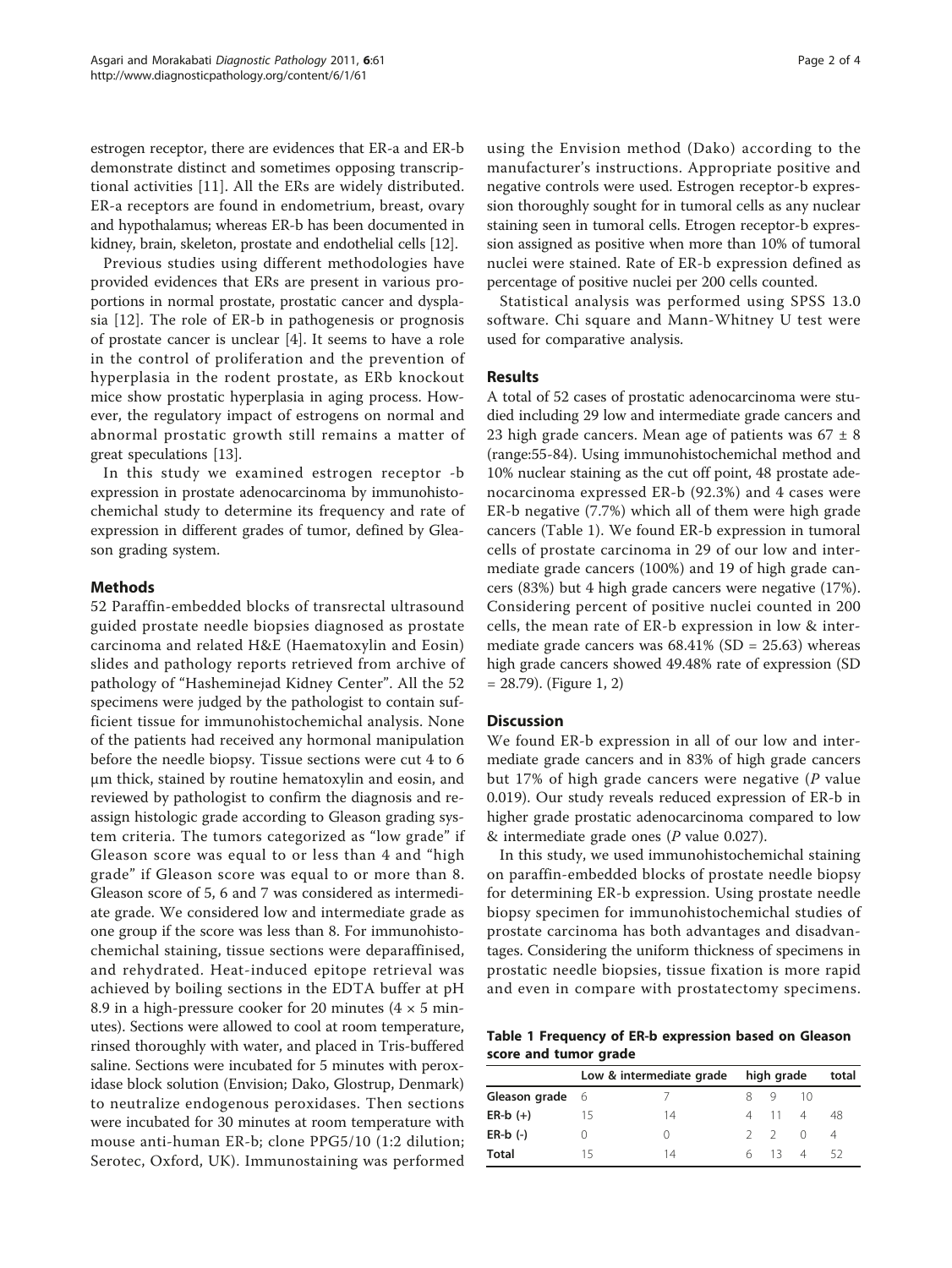<span id="page-2-0"></span>

However, the small size of the specimen has some limitations, such as missing focal small lesions in recut sections. An additional advantage of primary diagnostic needle biopsy is that the patients usually have not received any treatment before the biopsy.

Our data supports that rate of ER-b expression is significantly lower in high grade tumors than in low & intermediate ones  $(P \text{ value } 0.027)$ . These findings are agreed with most of currently reported articles.

Leav.et al, using a different monoclonal anti ER-b antibody (anti GC-17), showed ER-b staining present in the majority of grade 3 carcinomas of the peripheral zone but greatly diminished or absent in most grade 4/5 carcinomas [[14\]](#page-3-0).

Lisa G. Horvath et al studied patterns of ER-b expression in normal, hyperplastic, and prostate carcinoma using a different primary antibody (chicken polyclonal



Figure 2 Cribriform architecture in a Gleason score 4+4 prostate carcinoma with negative immune reaction.

antibody (ER-b 503 IgY3) for immuonohistochemistry. In their study; all normal prostates showed strong ER-b nuclear staining in > 95% of the epithelium and 35% of the stromal cells. The number of ER-b positive cases declined to 24.2% (38/157) in prostatic hyperplasia adjacent to carcinoma and 11.3% (18/159) in prostate cancers. They conclude that ER-b is highly expressed in normal human prostate and there is a progressive loss of expression in prostatic hyperplasia and, to a greater extent, in invasive cancer [[15](#page-3-0)].

On the other hand, Bonkhoff et al, have tested two commercially available antibodies in routinely processed and frozen prostate carcinoma tissue sections. The 65 kd anti-rat estrogen receptor b (Upstate Biotechnology, Lake Placid, NY) and 210-180-C050 antibody (Alexis Corporation, Nottingham, UK). They showed that low and intermediate grade adenocarcinoma expressed ER-b in a minority of cases and high grade (primary Gleason grades 4 and 5) cancers revealed at least focal ER positivity in 43% (respectively 61%) of cases [\[4\]](#page-3-0).

In 2003 Fixemer T. et al use a different monoclonal antibody in immuonohistochemistry, reports higher ERb expression in cancer with Gleason grade IV than in cancers with grades III and V and suggest that ER-b protein expression decreases during cancer progression, but no correlation was found between the ER-b status and the primary Gleason grade [[16\]](#page-3-0).

It seems there is no obvious explanation for these controversies between different reported results on the levels of ER-b expression. It is well known that imperfect antibody specificity or different primary antibodies, ineffective antigen retrieval and tissue-processing methods, or the presence of unknown isoforms of ER protein may affect immuonohistochemistry performance. A possible implication of ER-b in neoplastic growth control is suggested by the findings of a selective loss of ER-b protein in colon adenocarcinoma and ovarian cancer [[17](#page-3-0)]. ER-b seems to have a role in the control of proliferation and the prevention of hyperplasia in the rodent prostate, as ER-b knockout mice show prostatic hyperplasia on aging [[13\]](#page-3-0).

## Conclusions

In summary we investigated ER-b expression in prostatic adenocarcinoma with different grades and we found reduced expression of ER-b in higher grade prostatic adenocarcinoma compared to low & intermediate grade ones. It seems more studies on influence of ER-b expression on prostate cancer staging and other prognostic factor would be more helpful to find the role of ER-b in human prostate cancer. This observation may have clinical implications as tumor cell expressing these protein are potentially estrogen responsive and will survive in an